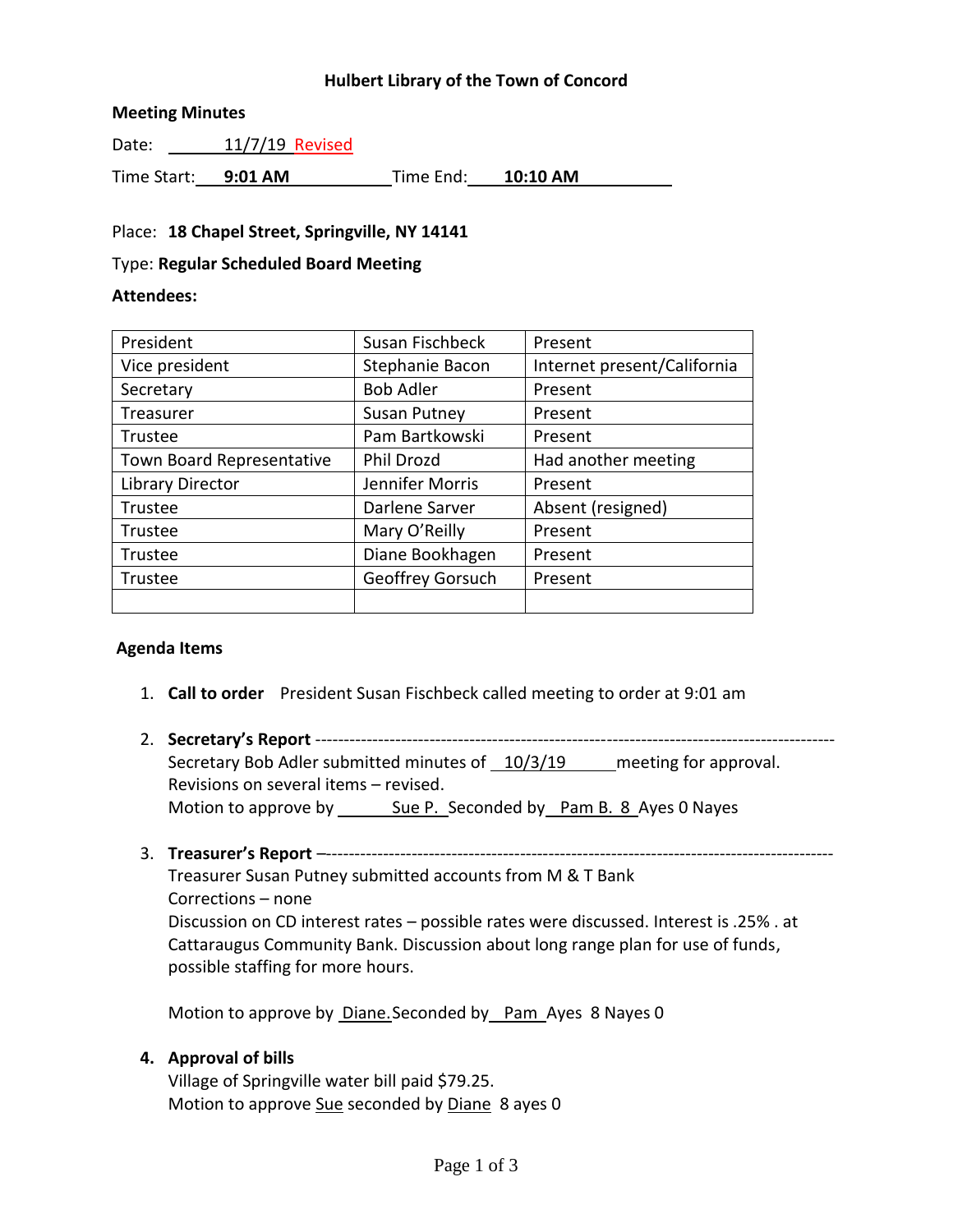# **5. Town Board Report ------------------------------------------------------------------------------------------** No Report.

# **6. Correspondence ----------------------------------------------------------------------------------------------**

- Thank you letters for donors, Patricia McIvenna \$200
- Thank letter from staff
- Resignation letter received from Darlene Sarver
- Possible new board prospects Susan Kellner
- Motion to accept letter of resignation from Darlene Sarver Motion to approve by Diane. Seconded by Pam Ayes 8 Nayes 0

# **7. Library Director's Report**

Director's Report attached

Action for maintenance committee: Add to Annual checklist – change filters on ducts Action for maintenance committee: Consider maintenance log book for front desk use Action: begin a LED bulb replacement program for all lights in building – Bob will call Ken Stone at Central

Action: Jennifer will check with Central Library re: Peanut free policy, revisit Motion to table Peanut Pam Geoffrey 8 ayes 0 nayes

## **8. Old Business**

Action: check with Clyde re: board membership within the township Action: Article 4 – committee structure "may"

Post minutes online bound in a permanent notebook and available online (2 years) Board Member Terms ending January: Stephanie Bacon and Mary O'Reilly

Motion Diane Second Bob: Mary O'Reilly and Stephanie Bacon accepted a returning board members.

Geoffrey Ash tree needs to be treated (\$30-\$40 per tree) also thinned – Pam suggested that we need to contact Memorial trees needs to be treated with sensitivity to the donors. Motion to table tree discussion and research issues. Bob motion Pam second  $-9$  ayes 0 nayes.

Contributions for Xmas party for staff encouraged at next meeting. (Last year Edible Crush catered)

## **9. New Business**

- 10. Next meeting date and time: December 5, 2019 at 9 am
- 11. Adjournment Meeting was adjourned at 10:05 am Bob moved Sue seconded